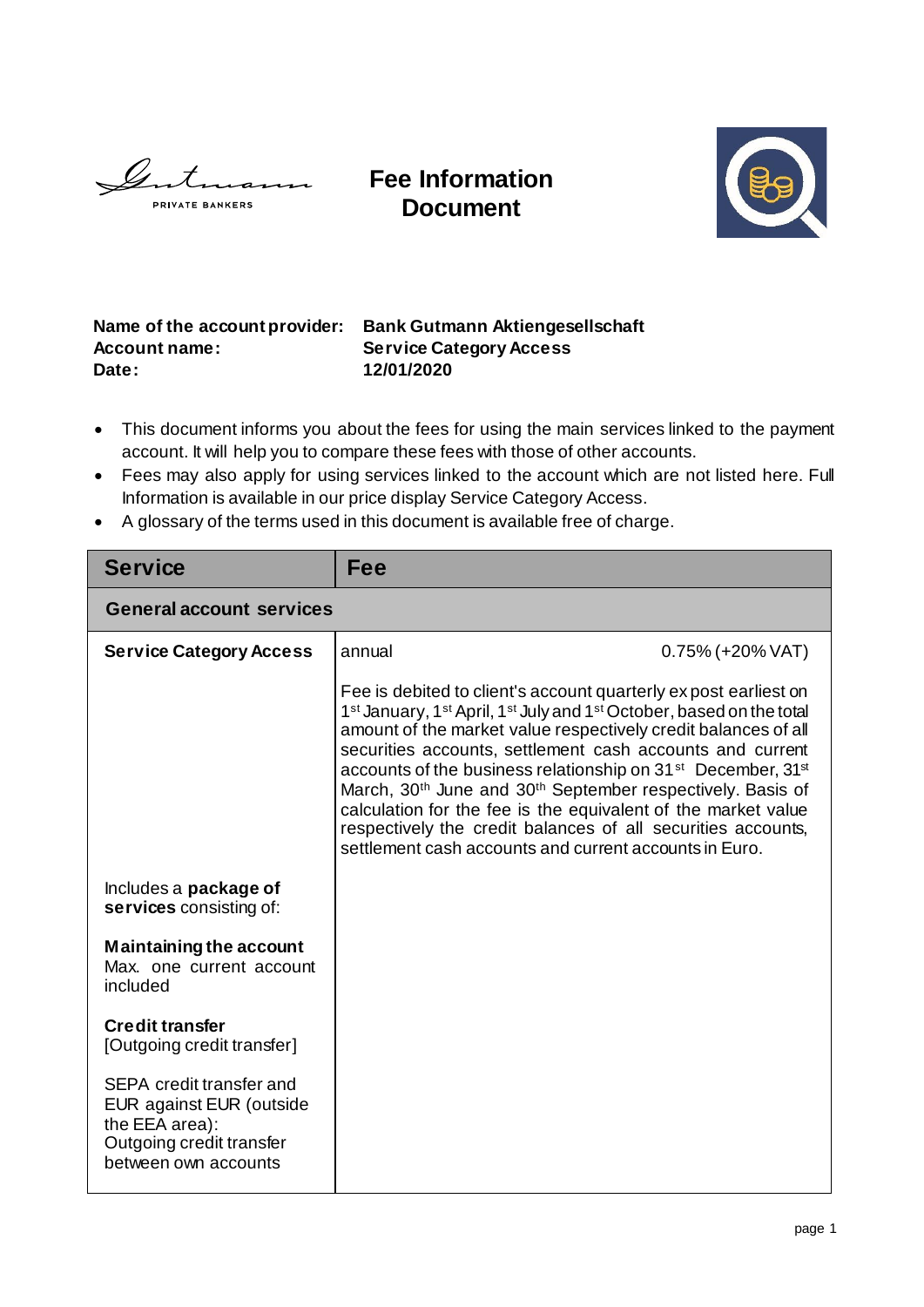| (payer and payee are<br>identical)                                                                                |                                                       |  |
|-------------------------------------------------------------------------------------------------------------------|-------------------------------------------------------|--|
| Incoming credit transfer                                                                                          |                                                       |  |
| SEPA credit transfer and<br>EUR against EUR (outside<br>the EEA area)                                             |                                                       |  |
| Foreign currency against<br>foreign currency<br>(without conversion)                                              |                                                       |  |
| <b>Credit transfer between</b><br>accounts with Bank<br>Gutmann                                                   |                                                       |  |
| <b>Standing order</b><br>Set up/change/cancellation of<br>a standing order                                        |                                                       |  |
| <b>Automatic confirmation of</b><br>execution                                                                     |                                                       |  |
| <b>Claim and/or investigation</b>                                                                                 |                                                       |  |
| <b>Cash deposit</b><br>[Cash deposit in EUR and<br>foreign currency]                                              |                                                       |  |
| <b>Cash withdrawal</b><br>[Cash withdrawal in EUR and<br>foreign currency]                                        |                                                       |  |
| Providing debit card<br>[ATM Card]<br>up to two debit cards<br>included                                           |                                                       |  |
| Services beyond these<br>quantities will be charged<br>separately.                                                |                                                       |  |
| <b>Maintaining the account</b>                                                                                    | for the second and any further current account, each: |  |
|                                                                                                                   | <b>Total annual fee</b><br><b>EUR 40.00</b>           |  |
| <b>Online banking</b>                                                                                             | Service not available                                 |  |
| <b>Requested account</b><br><b>statement</b><br>[Manual dispatch of<br>transaction records in<br>individual case] | <b>EUR 50.00</b><br>per case                          |  |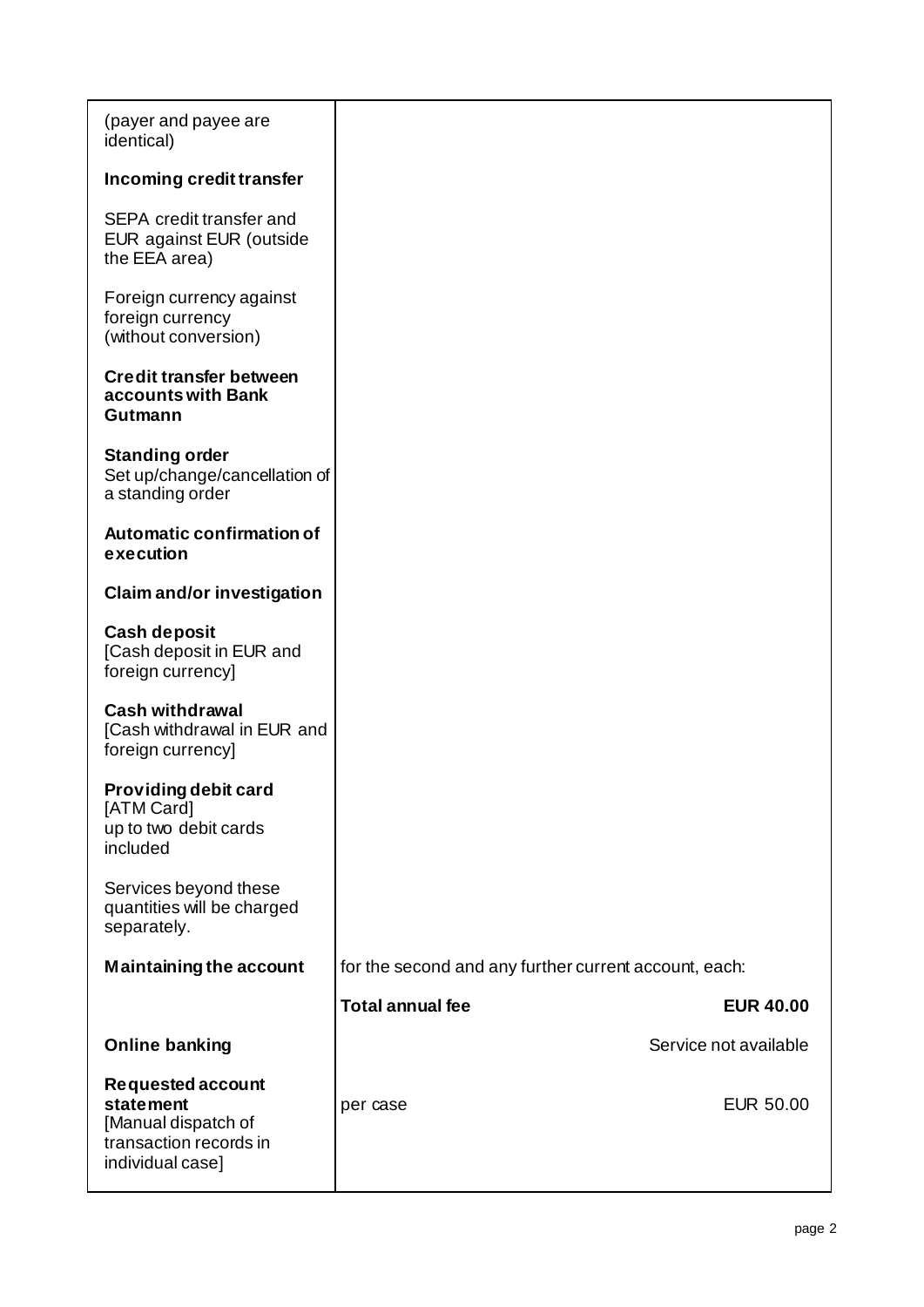| <b>Payments (excluding cards)</b>                    |                                                                                                                                                                                                                                                                                                  |  |  |
|------------------------------------------------------|--------------------------------------------------------------------------------------------------------------------------------------------------------------------------------------------------------------------------------------------------------------------------------------------------|--|--|
| <b>Credit transfer</b><br>[Outgoing credit transfer] | SEPA credit transfer and EUR against EUR<br>(outside the EEA area)                                                                                                                                                                                                                               |  |  |
|                                                      | 0.25% handling fee<br>(min. EUR 30.00 per credit transfer)                                                                                                                                                                                                                                       |  |  |
|                                                      | Foreign currency against EUR<br>0.25% exchange fee<br>(min. EUR 30.00 per credit transfer)<br>Foreign currency against foreign currency<br>(without conversion)<br>0.25% treatment fee<br>(min. EUR 30.00 per credit transfer)<br>Foreign currency against foreign currency<br>(with conversion) |  |  |
|                                                      |                                                                                                                                                                                                                                                                                                  |  |  |
|                                                      |                                                                                                                                                                                                                                                                                                  |  |  |
|                                                      |                                                                                                                                                                                                                                                                                                  |  |  |
|                                                      | 0.25% exchange fee<br>(min. EUR 30.00 per credit transfer)                                                                                                                                                                                                                                       |  |  |
|                                                      | Rush order<br>additional EUR 30.00 per credit transfer                                                                                                                                                                                                                                           |  |  |
|                                                      | Third-party charges exceeding EUR 30.00 flat fee<br>in case of fee instruction OUR                                                                                                                                                                                                               |  |  |
| Incoming credit transfer                             | Foreign currency against EUR<br>0.25% exchange fee<br>(min. EUR 30.00 per credit transfer)                                                                                                                                                                                                       |  |  |
|                                                      | Foreign currency against foreign currency<br>(with conversion)<br>0.25% exchange fee<br>(min. EUR 30.00 per credit transfer)                                                                                                                                                                     |  |  |
|                                                      |                                                                                                                                                                                                                                                                                                  |  |  |
| <b>Standing order</b>                                | Execution<br>SEPA credit transfer and EUR against EUR<br>(outside the EEA area)<br>0.25% handling fee<br>(min. EUR 30.00 per credit transfer)                                                                                                                                                    |  |  |
|                                                      |                                                                                                                                                                                                                                                                                                  |  |  |
|                                                      |                                                                                                                                                                                                                                                                                                  |  |  |
| Direct debit                                         | SEPA Direct Debit (EUR against EUR)<br><b>EUR 0.00</b>                                                                                                                                                                                                                                           |  |  |
| Information on refusal                               | <b>EUR 0.00</b>                                                                                                                                                                                                                                                                                  |  |  |
| <b>Cards and cash</b>                                |                                                                                                                                                                                                                                                                                                  |  |  |
| <b>Providing debit card</b><br>[ATM Card]            | for the third and any further debit card, each:<br>EUR 67.50<br>annual                                                                                                                                                                                                                           |  |  |
|                                                      | Cash withdrawals with debit card<br>within the Euro area<br><b>EUR 0.00</b>                                                                                                                                                                                                                      |  |  |